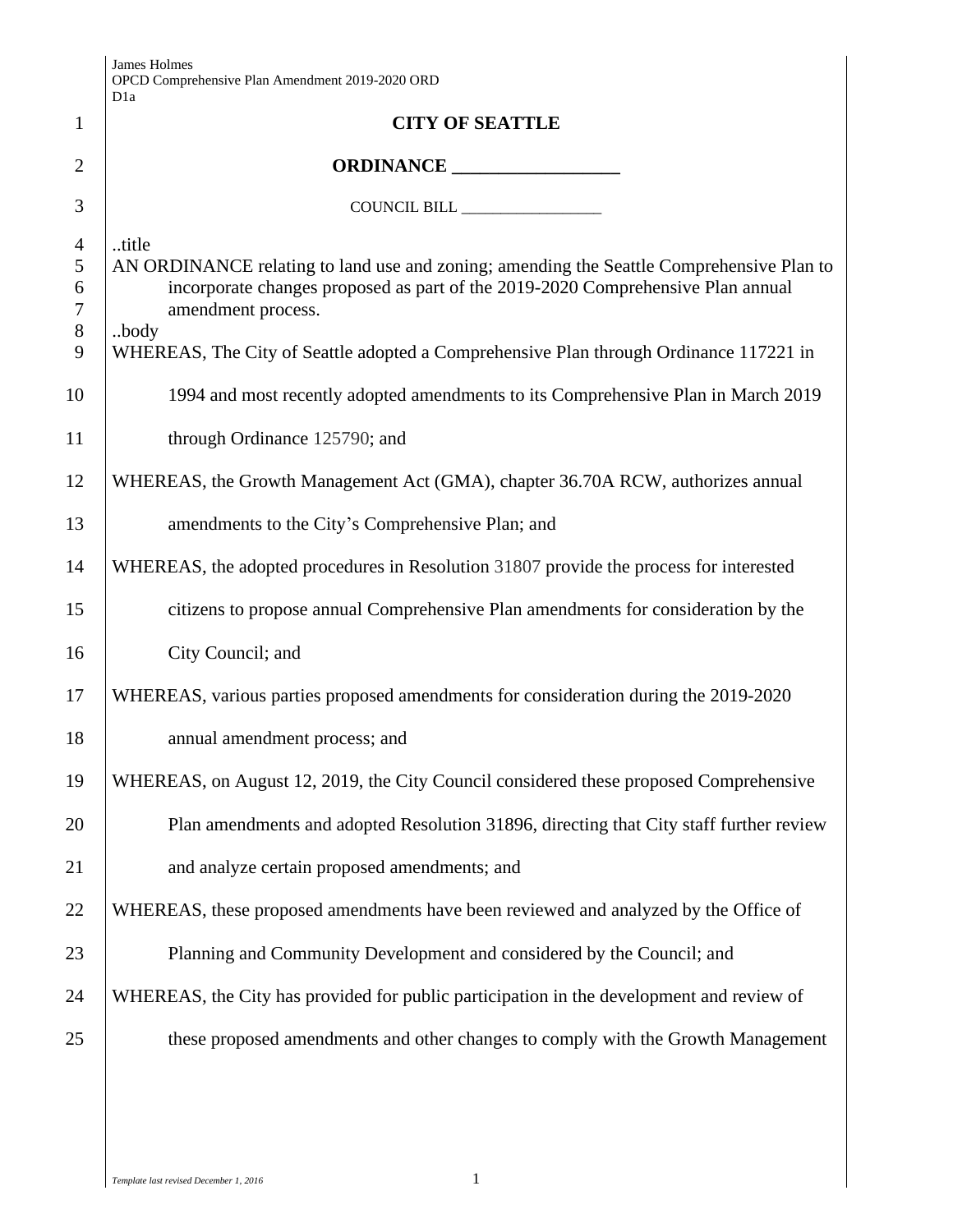|                | Dia                                                                                       |  |  |  |
|----------------|-------------------------------------------------------------------------------------------|--|--|--|
| $\mathbf{1}$   | Act, including requirements for early and continuous public participation in the          |  |  |  |
| $\overline{2}$ | development and amendment of the City's Comprehensive Plan; and                           |  |  |  |
| 3              | WHEREAS, the Council has reviewed and considered the Executive's report and               |  |  |  |
| $\overline{4}$ | recommendations, public testimony made at the public hearings, and other pertinent        |  |  |  |
| 5              | material regarding all the proposed amendments; and                                       |  |  |  |
| 6              | WHEREAS, the Council finds that these amendments to the Comprehensive Plan are consistent |  |  |  |
| $\tau$         | with the Growth Management Act, and will protect and promote the health, safety, and      |  |  |  |
| 8              | welfare of the general public; NOW, THEREFORE,                                            |  |  |  |
| 9              | BE IT ORDAINED BY THE CITY OF SEATTLE AS FOLLOWS:                                         |  |  |  |
| 10             | Section 1. The Seattle Comprehensive Plan, last amended by Ordinance 125790, is           |  |  |  |
| 11             | amended as follows:                                                                       |  |  |  |
| 12             | A. Amendments to the Future Land Use Map, as shown in Attachment 1 to this                |  |  |  |
| 13             | ordinance.                                                                                |  |  |  |
| 14             | B. Amendments to the Neighborhood Plan Element of the Comprehensive Plan, as shown        |  |  |  |
| 15             | in Attachment 2 to this ordinance.                                                        |  |  |  |
|                |                                                                                           |  |  |  |
|                |                                                                                           |  |  |  |
|                |                                                                                           |  |  |  |